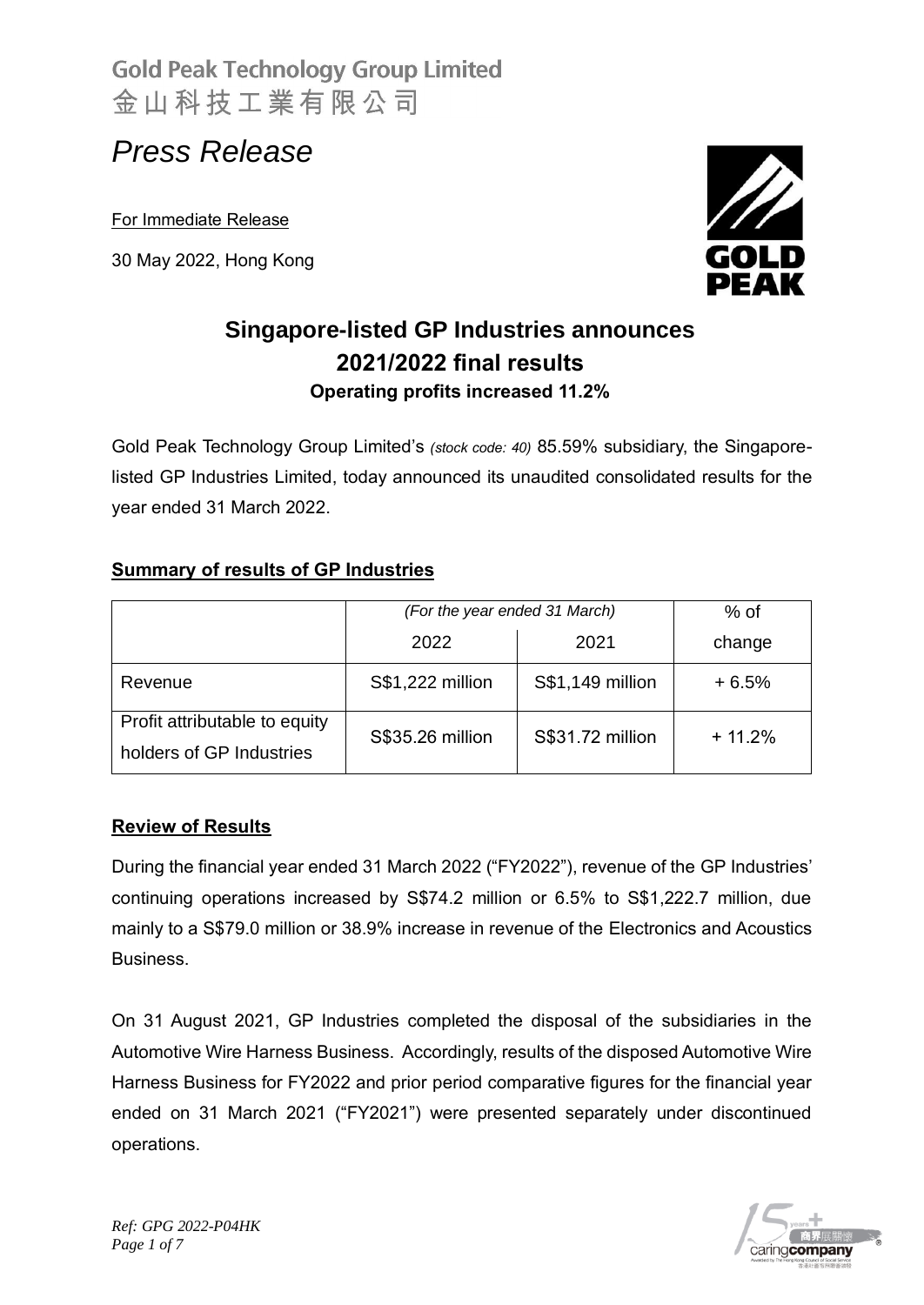*Singapore-listed GP Industries announces 2021/2022 final results Operating profits increased 11.2%*

Gross profit margin decreased from 27.0% in FY2021 to 25.9% in FY2022. The decrease was due mainly to significant increases in material costs across a wide range of raw materials and components. However, increase of selling price to customers, improvements in sales mix and increase in sales of KEF's acoustic systems partially offset the adverse effects of the cost increases on the gross profit margin of GP Industries.

Administrative expenses increased by S\$18.6 million or 14.3% to S\$148.7 million due partly to staff costs increases on a year-on-year comparison basis and partly to depreciation of new facilities which have become operational during FY2022. In addition, GP Industries implemented aggressive short-term cost control measures and received some government subsidies from various countries during the COVID-19 lockdown period, which reduced staff costs in FY2021.

Other operating income increased by S\$29.6 million to S\$48.7 million due mainly to writeback of excess provision for restructuring of the Electronics and Acoustics Business relating to its factory relocation, and disposal gain together with compensation income of the Batteries Business.

Other operating expenses increased by S\$14.1 million to S\$37.1 million in FY2022, due mainly to the impairment charges for the business in Russia and the cost of relocating the factories of the Batteries Business from Huizhou to Dongguan, PRC, despite a decrease in exchange losses and other impairment charges.

Profit from continuing operations attributable to equity holders of GP Industries increased by S\$7.8 million to S\$38.3 million, or 25.7% over the profit last year.

Net loss from discontinued operations attributable to the disposed Automotive Wire Harness Business in FY2022 amounted to S\$3.05 million.

Including contributions from discontinued operations, total profit attributable to equity holders of GP Industries increased from S\$31.7 million for FY2021 to S\$35.3 million for FY2022.



*Ref: GPG 2022-P04HK Page 2 of 7*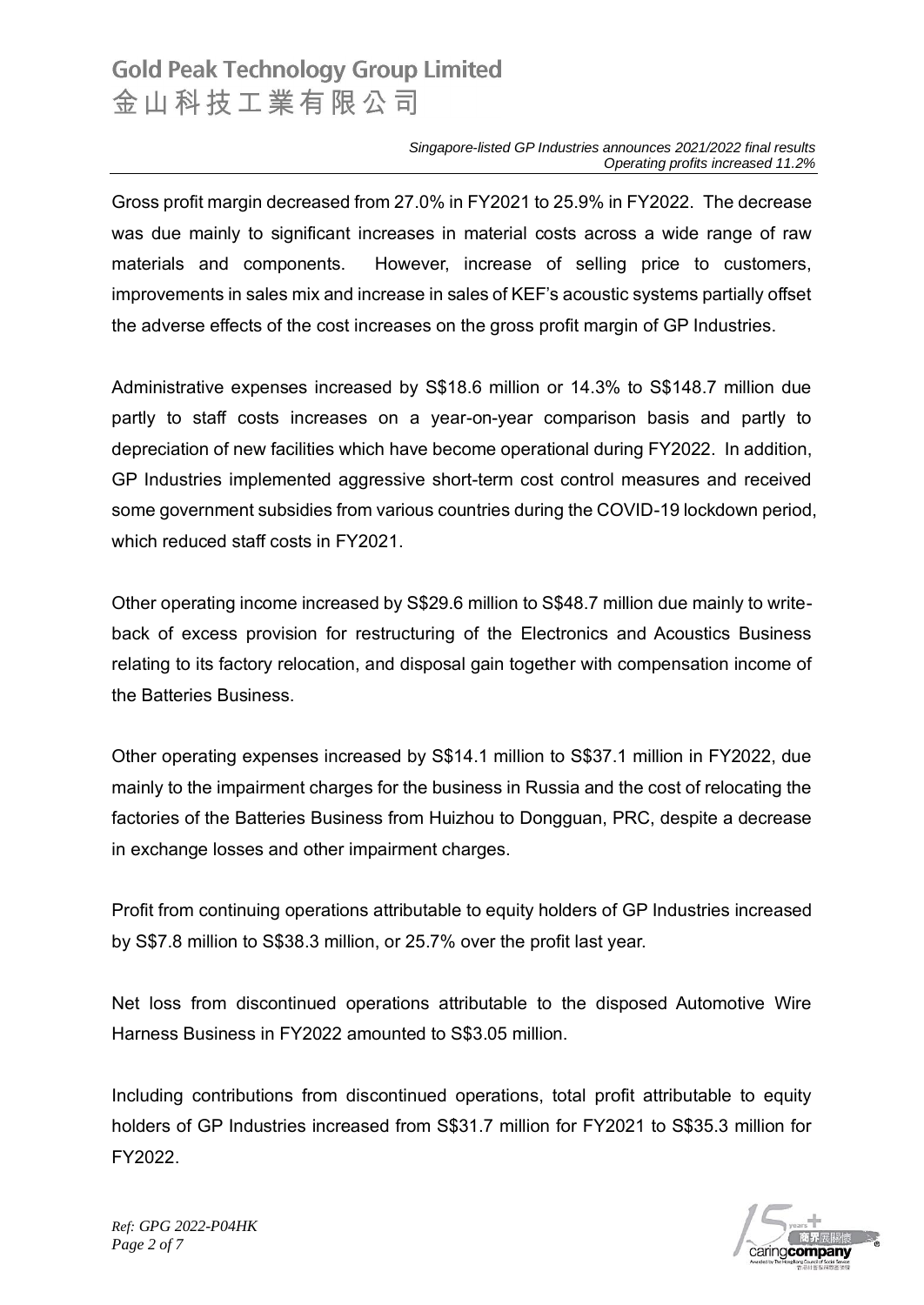The Directors have proposed a final dividend of 2.0 Singapore cents per share.

#### **Business Review of GP Industries**

*(for the year ended 31 March 2022)*

#### *Batteries Business*

The revenue of the Batteries Business for FY2022 was S\$940.9 million, a decrease of 0.5% when compared to FY2021. Sales of primary batteries decreased by 1.1% while sales of rechargeable batteries increased by 0.7%. In geographical terms, sales to Europe and Asia increased by 3.4% and 2.5% respectively while sales to the Americas decreased by 10.1%.

Gross profit margin of the Batteries Business, particularly the rechargeable battery products, has been affected by the rapidly increasing material costs. Disruptions to global shipping also continued to cause significant shipment delays and drastic increases in shipping costs. Although the Management worked closely with customers to increase product prices, the time delay for customers accepting the price increases lagged behind the time when material prices actually increased and this resulted in reduced gross profit margin for FY2022.

During FY2022, GP Industries made a total of S\$14.1 million impairment on the investment in a Russia-based business and allowance for credit loss against the receivables therefrom, represented full provision against the investment and approximately 52% of the unsettled receivables.

During FY2022, GP Industries completed the disposal of GP Batteries China Limited ("GPBC"), a wholly-owned subsidiary, after relocating the production facilities of GPBC for manufacturing Carbon Zinc 9-volt primary batteries to the new manufacturing campus located at Xiegang, Dongguan. The relocation of the Nickel Metal Hydride rechargeable batteries manufacturing facilities from Huizhou to Xiegang also started during FY2022 and is expected to be completed in the first half of the financial year ending 31 March 2023 ("FY2023"). The gain from disposal of GPBC amounted to S\$8.2 million in FY2022. On



*Ref: GPG 2022-P04HK Page 3 of 7*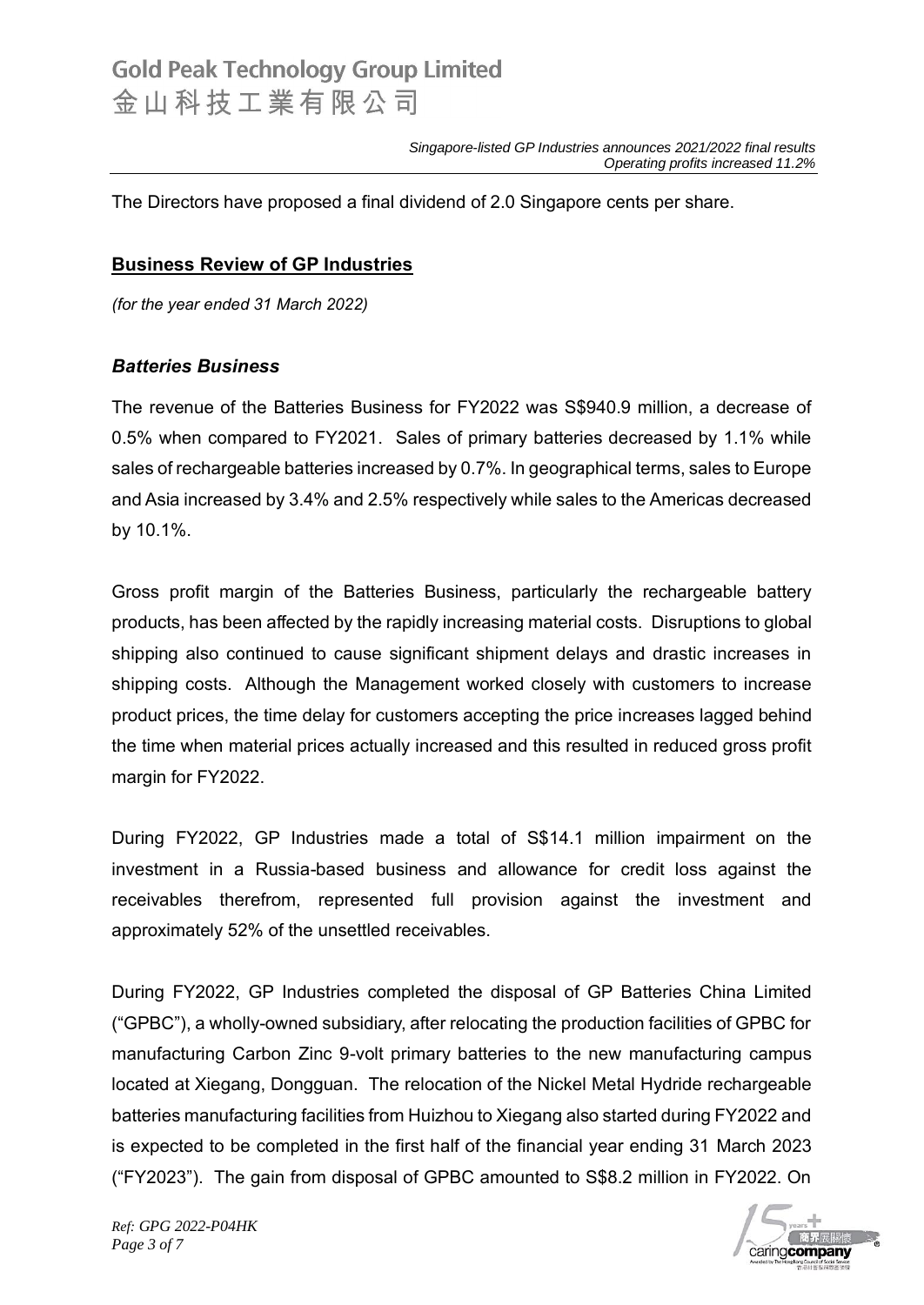the other hand, costs related to the relocation of the above-mentioned manufacturing facilities amounted to approximately S\$12.7 million in FY2022, comprised mainly of severance payments to employees in accordance with the Labor Laws in China.

During FY2022, the 70%-owned subsidiary in Ningbo, Zhongyin (Ningbo) Battery Co Ltd ("ZYNB") has started relocating its manufacturing facilities to a new campus. Such relocation is expected to be substantially completed in FY2023, after which GP Industries will dispose the land currently occupied by ZYNB. During FY2022, ZYNB reported a compensation income of S\$6.7 million for certain factory buildings of the existing campus returned to the government and costs incurred in relocating the affected operations, and a write-back of relocation costs of S\$4.2 million.

Despite the gain from disposal of GPBC, ZYNB's compensation income and write-back of provisions, the exceptional impairment charges, relocation costs and a decrease in share of profit from associates contributed to a decline in profit contribution from the Battery Business in FY2022.

Rapid material price increases and continued disruption to the supply chain during FY2022 resulted in an increase in raw materials and finished products being held in inventory at 31 March 2022.

#### *Electronics and Acoustics Business*

The revenue of the Electronics and Acoustics Business for FY2022 was S\$281.8 million, a 38.9% increase when compared to the revenue reported in FY2021 with strong growth in both the professional audio manufacturing business and the branded acoustics business.

The professional audio manufacturing business reported a 37.9% increase in revenue in FY2022 with increased sales to all major geographical markets, including a 52.8% increase to the Americas. The increase was mainly driven by the recovery of the professional audio business after key global markets started to reopen as the pandemic gradually subsided.



*Ref: GPG 2022-P04HK Page 4 of 7*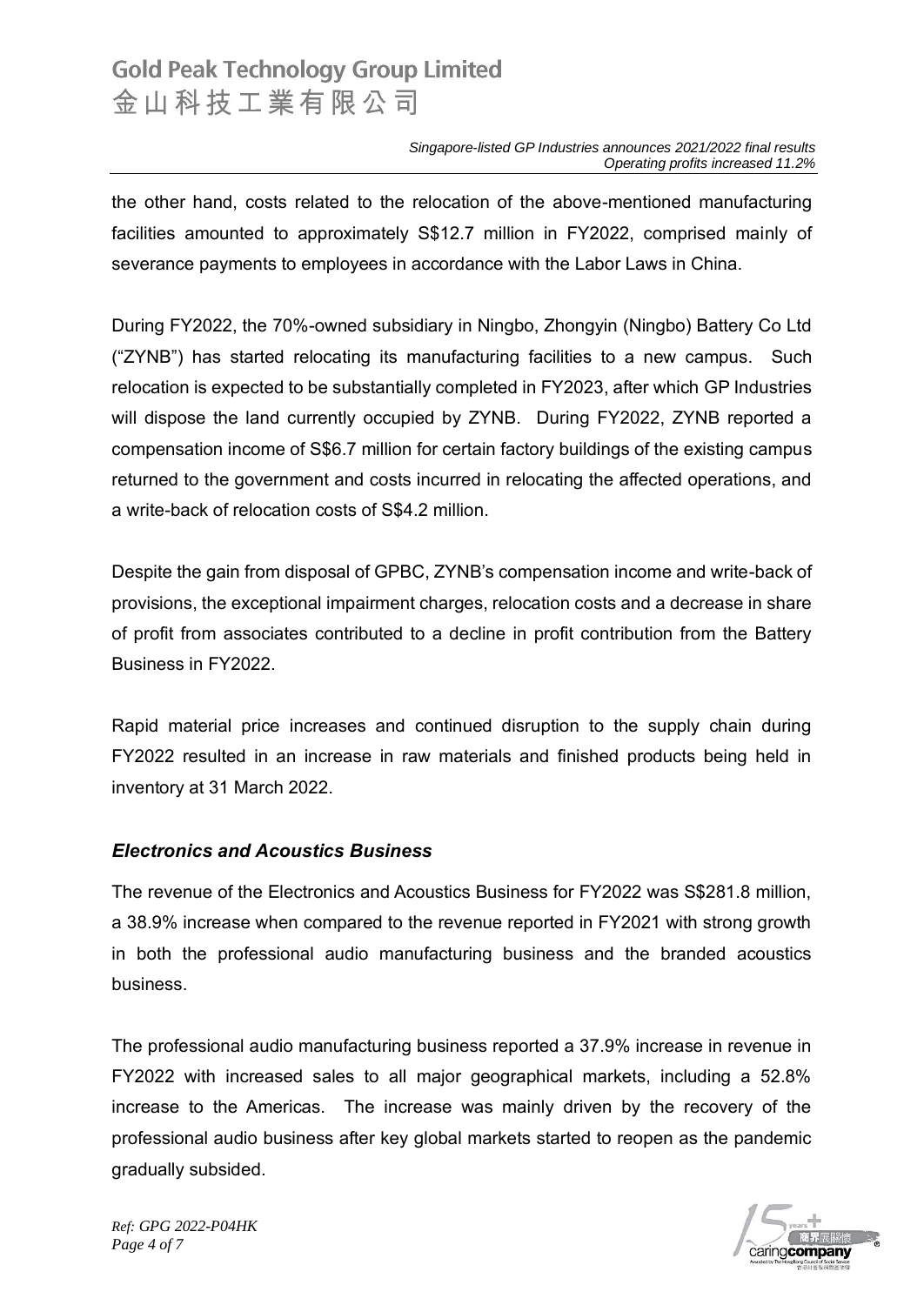Sales of KEF products increased by 37.1% in FY2022, with increases across all major geographical markets. KEF reported 49.4%, 23.8% and 37.6% revenue growth in the Americas, Europe and Asia respectively. The Celestion brand professional speaker driver business also reported a 51.6% revenue growth, as a result of a 66.3% and a 58.1% increase in sales to the Americas and Asia respectively, also mainly driven by a recovery of the professional audio market after COVID-19 started to subside in these markets.

The relocation of the manufacturing facilities of the Electronics and Acoustics Business to the new location at Dongjiang Industrial Park in Huizhou was completed in May 2022. Due to the proximity of the old and new factory sites, the costs incurred for the factory removal was less than the provision for restructuring made. Accordingly, GP Industries wrote back a S\$13.1 million restructuring provision previously provided.

Production at the 51%-owned subsidiary in Thailand increased during FY2022 as the COVID-19 situation in Thailand improved gradually and demand for made-in-Thailand professional audio products also increased.

Strong revenue growth of the subsidiaries, write back of excess restructuring provision and an increase in aggregate share of profit from associated companies resulted in a significant increase in profit contribution from the Electronics and Acoustics Business. GP Industries maintained a higher level of inventory for this business segment to support the strong sales and to prepare for the launch of new KEF products such as LS60 Wireless in the first quarter of FY2023, and to safeguard against the global supply shortages of critical electronics components and reduced global shipping capacity. While this strategy helped to support the revenue growth achieved, it also required significantly higher working capital for the business.

#### *Other Industrial Investments*

This business segment includes GP Industries' investments in Meiloon Industrial Co., Ltd. ("Meiloon") and XIC Innovation Limited ("XIC Innovation" which was formerly known as Linkz Industries Limited). During FY2022, Meiloon reported an increase in revenue but contributed less profit, due to the FY2021 results included a S\$13.7 million property



*Ref: GPG 2022-P04HK Page 5 of 7*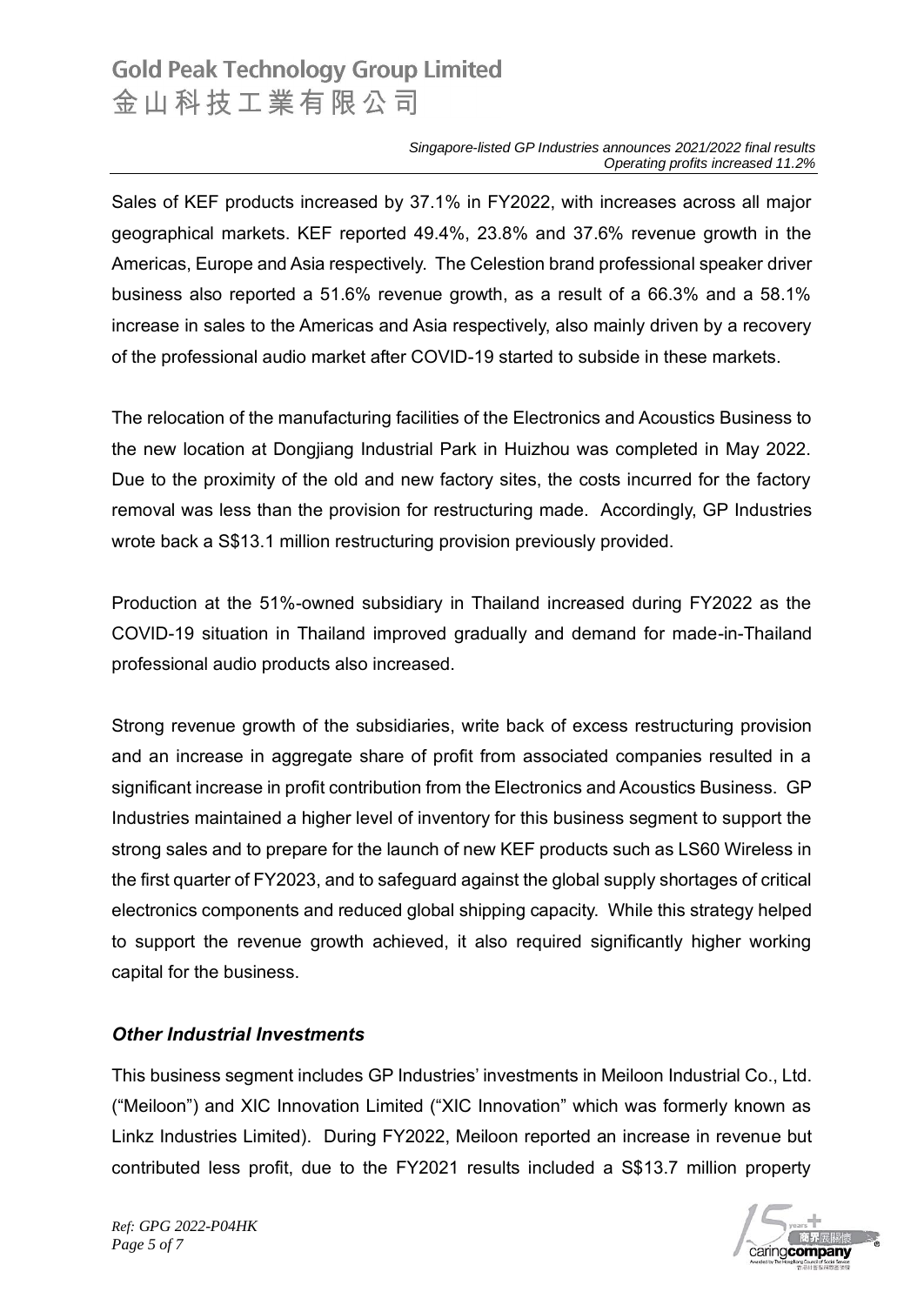disposal gain. In March 2022, XIC Innovation completed the disposal of its 63.58%-owned subsidiary, Time Interconnect Technology Limited, and reported a disposal gain. Therefore, profit contribution from XIC Innovation increased.

#### *Automotive Wire Harness Business*

During FY2022, profit after taxation of the Automotive Wire Harness Business amounted to S\$0.16 million, compared to S\$1.25 million in FY2021. The Automotive Wire Harness Business was disposed of on 31 August 2021 and the disposal resulted in a loss of S\$3.21 million in FY2022, which included S\$2.07 million exchange translation deficit charged to profit and loss and goodwill written-off amounted to S\$0.27 million.

#### **Prospects of GP Industries**

Commenting on the prospects of GP Industries, Chairman and Chief Executive Officer, Victor Lo said, "The gradual re-opening of travelling and other economic activities at major global economies after COVID-19 lockdown improves business sentiment. Rapid and continued cost increases across a wide spectrum of materials and record-high shipping and logistics costs put significant pressure on GP Industries' businesses. However, recent strengthening of the US dollar against the Chinese Renminbi, if it continues, may help to reduce some of GP Industries' cost pressure."

"The Electronics and Acoustics Business is expected to continue its revenue growth trajectory with the launch of new products but inflation in key markets may affect consumers' discretionary spending and slowing down revenue growth. Component supply shortages and global shipping capacity shortages may also affect the businesses' ability in supplying products to meet market needs."

"The Batteries Business will continue to be affected by material supply disruptions and steep cost increases. On the other hand, stabilizing sea freight rates might help to slow down shipping costs increases. When the project to rebalance GP Industries' manufacturing facilities is completed in the early part of FY2023, the business is expected to improve from better economy of scale and reduced redundant operations."